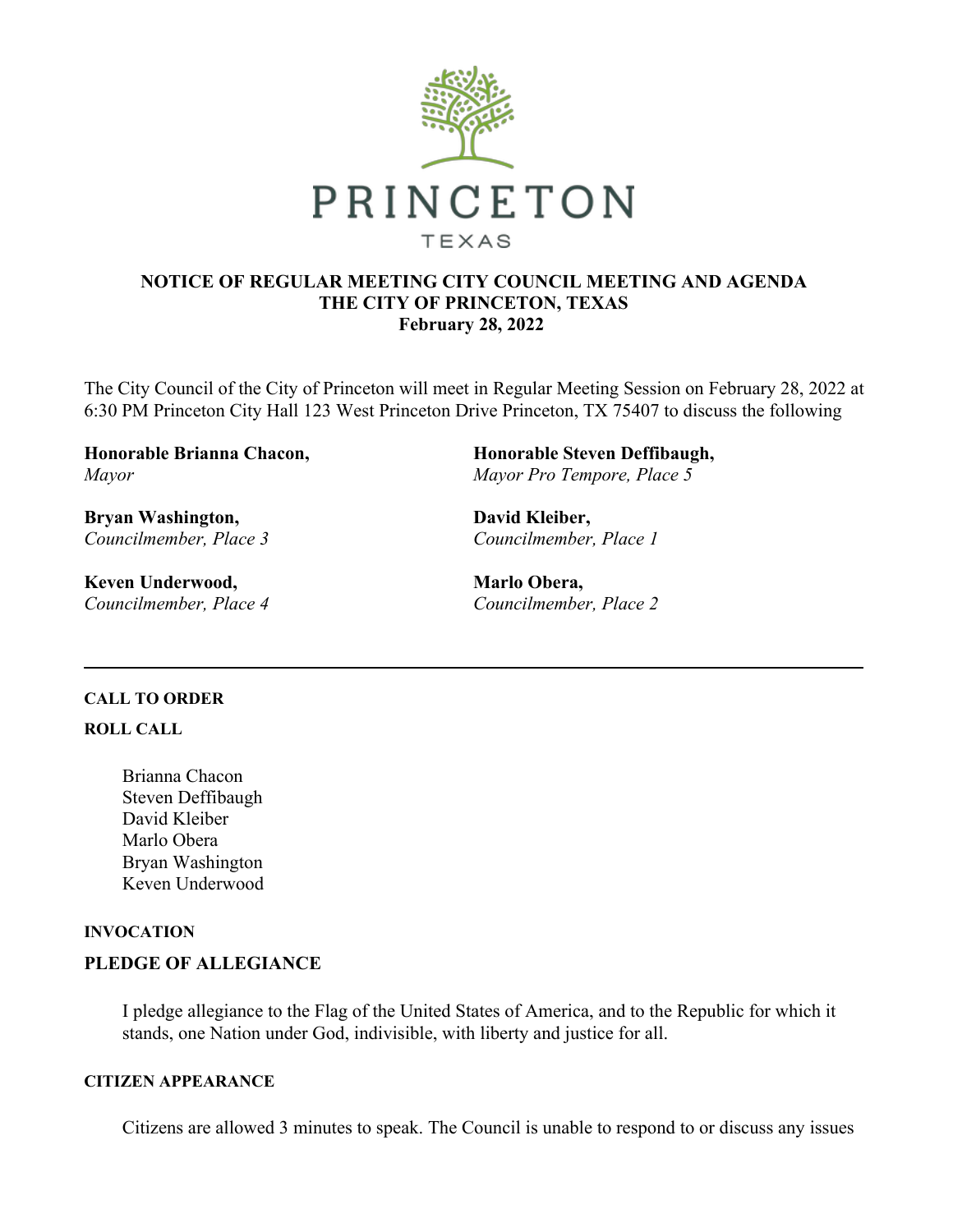that are brought up during this section that are not on the agenda, other than to make statements of specific factual information in response to a citizen's inquiry or to recite existing policy in response to the inquiry.

## **MAYORS COMMENTS**

## **CONSENT AGENDA**

Consent Agenda: All consent agenda items listed are considered to be routine by the City Council and will be enacted by one motion. There will be no separate discussion of these items unless a Councilmember so requests, in which event the item will be removed from the Consent Agenda and considered in its normal sequence on the agenda.

## **Minutes**

Discussion and possible action regarding the minutes of the February 14, 2022 Regular City Council Meeting. [CC Minutes 02.14.22.pdf](https://legistarweb-production.s3.amazonaws.com/uploads/attachment/pdf/1263242/CC_Minutes_02.14.22.pdf)

### **Financial Report**

Discussion and possible action regarding the FY 2021-2022 Financial Report as of the Three Months Ended December 31, 2021 (unaudited). [Financial Report QE 12.31.2021.pdf](https://legistarweb-production.s3.amazonaws.com/uploads/attachment/pdf/1259183/Financial_Report_QE_12.31.2021.pdf)

#### **Preliminary Plat (Princeton 251)**

PL20220255 - Discussion and possible action regarding a request from GRBK Edgewood LLC for preliminary plat approval of a 252.1987 acre tract of land situated in the Thomas A. Rhodes Survey, Abstract No.741, City of Princeton, Texas.

[Staff Report PL20220255 - Princeton 251r.pdf](https://legistarweb-production.s3.amazonaws.com/uploads/attachment/pdf/1263091/Staff_Report_PL20220255_-_Princeton_251r.pdf)

#### **Preliminary Plat (Southridge)**

PL20220254 - Discussion and possible action regarding a request from GRBK Edgewood LLC for preliminary plat approval of a 245.208 acre tract of land in the Thomas A. Rhodes Survey, Abstract No.741 and the David Cherry Survey, Abstract No. 166, City of Princeton, Texas. [Staff Report PL20220254 - Southridge.pdf](https://legistarweb-production.s3.amazonaws.com/uploads/attachment/pdf/1261092/Staff_Report_PL20220254_-_Southridge.pdf)

#### **REGULAR AGENDA**

**2022- Resolution No. 2022-02-28-R05 (Home Rule Charter Commission) 042**

Discussion and possible action on Resolution No. 2022-02-28-R05, correcting scrivener's errors in the roster of the Princeton Home Rule Charter Commission and selecting additional alternates.

[Resolution No. 2022-02-28-R05 \(Add alternates and name corrections HRCC\).pdf](https://legistarweb-production.s3.amazonaws.com/uploads/attachment/pdf/1263711/Resolution_No._2022-02-28-R05__Add_alternates_and_name_corrections_HRCC_.pdf)

#### **2022- Economic Development Corporation**

**043** Discussion and possible action regarding the appointment and/or recommendation from the Planning & Zoning Board to fill Place 6 on the Economic Development Corporation.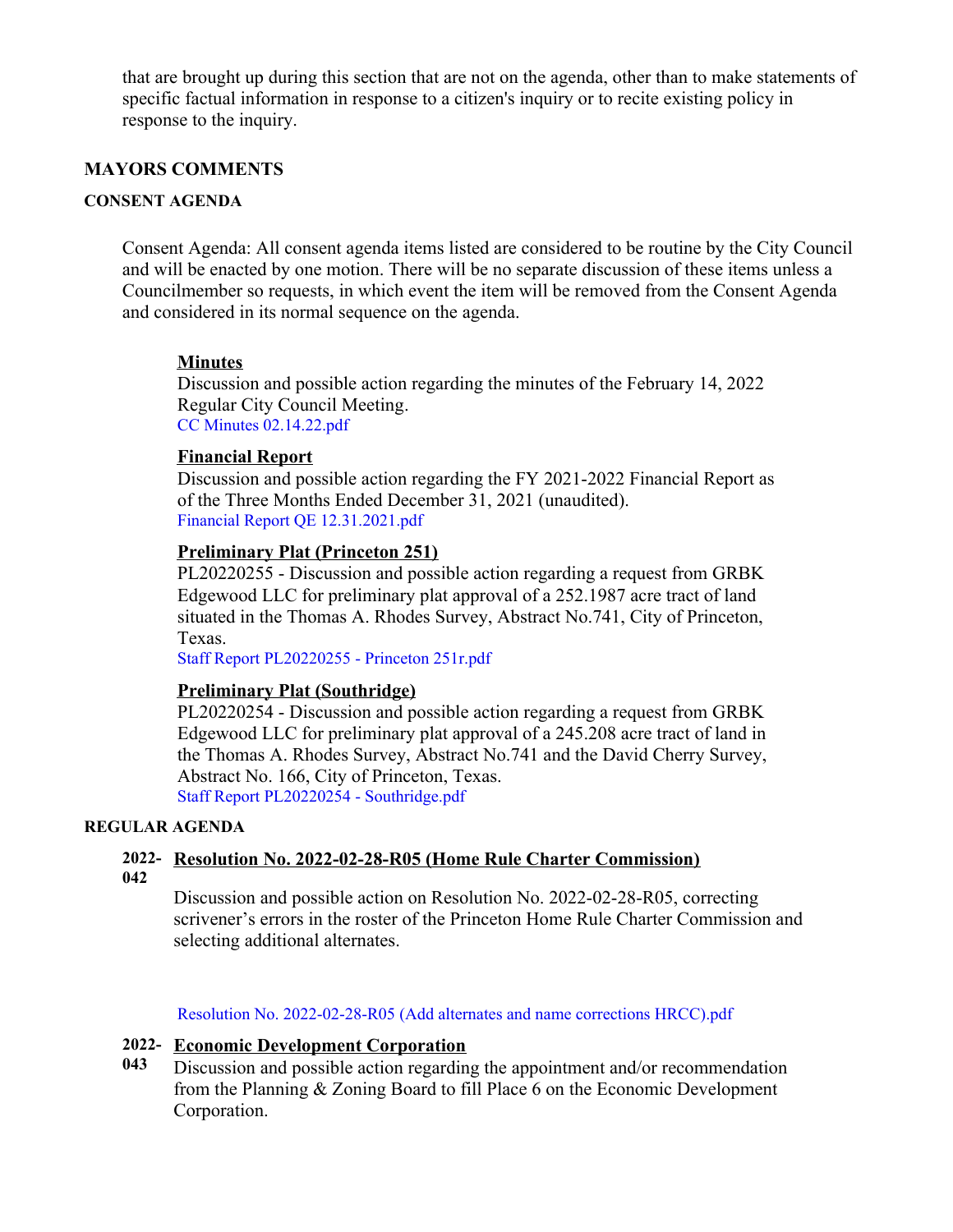Place 6, Vacant

## **2022- Ordinance No. 2022-02-28 (Fee Schedule)**

**044** Discussion and possible action regarding the adoption of Ordinance No. 2022-02-28, amending the Princeton Municipal Code to add fees for the Princeton Community Center to the City's Fee Schedule. [Ordinance No. 2022-02-28 amending fee schedule - Community Center.pdf](https://legistarweb-production.s3.amazonaws.com/uploads/attachment/pdf/1257981/Ordinance_No._2022-02-28_amending_fee_schedule_-_Community_Center.pdf) [Exhibit A-Princeton Community Center Fees \(final\).pdf](https://legistarweb-production.s3.amazonaws.com/uploads/attachment/pdf/1257983/Exhibit_A-Princeton_Community_Center_Fees__final_.pdf)

## **2022- Certificate for Ordinance (Fire Station #2)**

**045** Discussion and possible action to consider an ordinance authorizing the issuance and sale of City of Princeton Limited Tax Note, Series 2022; levying an annual ad valorem tax and providing for the security for and payment of said note; and enacting other provisions relating to the subject Fire Station #2. [Ordinance \(ver 1\).pdf](https://legistarweb-production.s3.amazonaws.com/uploads/attachment/pdf/1259118/Ordinance__ver_1_.pdf)

# **2022- Resolution No. 2022-02-28-R (Arcadia Farms PID Phases 5-7 Project)**

**046** Resolution No. 2022-02-28-R, approving the form and authorizing the distribution of a preliminary limited offering memorandum for "City of Princeton, Texas, Special Assessment Revenue Bonds, Series 2022 (Arcadia Farms Public Improvement District Phases 5-7 Project). "

[Resolution No. 2022-02-28-R Approving PLOM \(Ver 1\).pdf](https://legistarweb-production.s3.amazonaws.com/uploads/attachment/pdf/1259604/Resolution_No._2022-02-28-R_Approving_PLOM__Ver_1_.pdf)

## **2022- Resolution No. 2022-02-28-R01 (Teva Opioid Settlement)**

**047** Discussion and possible action of Resolution No. 2022-02-28-R01, authorizing the City's participation in joining with other Texas political subdivisions in a group settlement of litigation against Teva Pharmaceuticals, Ltd., Cephalon, Inc., Actavis Pharma, Inc., Watson Laboratories, Inc., and other related parties in association with the opioid crisis, and authorizing the Mayor to execute related documents.

[Teva Opioid Settlement Resolution No. 2022-02-28-R01.pdf](https://legistarweb-production.s3.amazonaws.com/uploads/attachment/pdf/1263168/Teva_Opioid_Settlement_Resolution_No._2022-02-28-R01.pdf) TEVA TX Subdvision Release Form Exhibit for Resolution No. 2022-02-28-R01.pdf

#### **2022- Development Agreement (Windmoor Development)**

**048** [Discussion and possible action regarding a development agreement between t](https://legistarweb-production.s3.amazonaws.com/uploads/attachment/pdf/1263169/TEVA_TX_Subdvision_Release_Form_Exhibit_for_Resolution_No._2022-02-28-R01.pdf)he City of Princeton and GRBK Edgewood LLC specifying the terms for annexation and development of a 427.0933 acre tract of land in the William D. Thompson Survey, Abstract No. 892, Collin County, Texas. [Windmoor Development Agreement - \(final for approval\).pdf](https://legistarweb-production.s3.amazonaws.com/uploads/attachment/pdf/1260789/Windmoor_Development_Agreement_-__final_for_approval_.pdf)

## **2022- PID Petition (Southridge)**

**049** Discussion and possible action regarding a request from GRBK Edgewood, LLC and Meritage Homes of Texas, LLC for the acceptance of petition to establish Southridge Public Improvement District. GRBK Edgewood - File-Stamped Petition to Establish Southridge PID 1.24.22 4884-0406-8363 1.pdf

# **2022- PID Petition (Princeton 251)**

**050** [Discussion and possible action regarding a request from GRBK Edgewood, LLC for](https://legistarweb-production.s3.amazonaws.com/uploads/attachment/pdf/1260666/GRBK_Edgewood_-_File-Stamped_Petition_to_Establish_Southridge_PID_1.24.22_4884-0406-8363_1.pdf) the acceptance of petition to establish Princeton 251 Public Improvement District. Petition to Establish the Princeton 251 Public Improvement District (City Stamped 2.9.22).PDF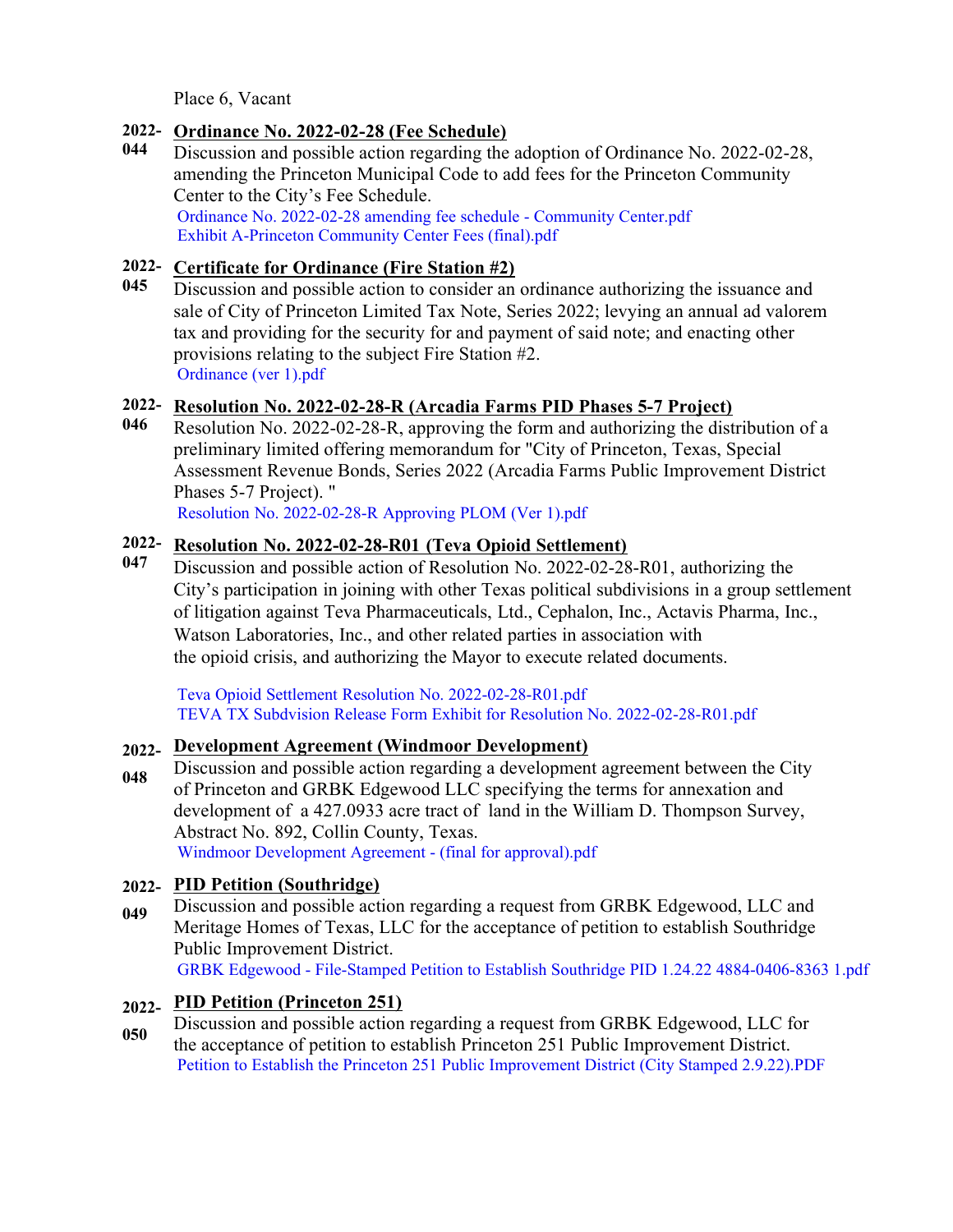# **2022- Resolution No. 2022-2-28-R02 (North Boorman IPO Amendment)**

**051** Discussion and possible action regarding Resolution No. 2022-02-28-R02 a resolution of the City of Princeton, Texas, authorizing amendment #1 to individual project order #116 for the engineering and design of a section of Boorman Lane, authorizing additional funding, and authorizing the City Manager to execute the agreements. [Resolution Design of Boorman Lane amendment to IPO 116\(full for approval\).pdf](https://legistarweb-production.s3.amazonaws.com/uploads/attachment/pdf/1260913/Resolution_Design_of_Boorman_Lane_amendment_to__IPO_116_full_for_approval_.pdf)

# **2022- Public Hearing (Eastridge)**

**052** Conduct Public Hearing regarding a request received from the GRBK EDGEWOOD, LLC, for a rezoning of property from Agricultural "AG" to "PD #23" Planned Development #23, Exhibit A-BEING a tract of land situated in the Thomas A. Rhodes Survey, Abstract Number 741, Collin County, Texas and being all that tract of land conveyed to FH Farm Venture, LLC according to the document filed of record in Instrument Number 20190129000080130, Official Public Record Collin County, Texas, (O.P.R.C.C.T.) also being all that tract of land conveyed to FH Farm Venture, LLC according to the document filed of record in Instrument Number 20170918001249530, (O.P.R.C.C.T.) and being more particularly described as follows: Exhibit B-BEING a tract of land situated in the Thomas A. Rhodes Survey, Abstract Number 741, Collin County, Texas and being all that tract of land conveyed to James Albert Lacy according to the document filed of record in Volume 5211, Page 2277, Deed Record Collin County, Texas, (D.R.C.C.T.) and being more particularly described as follows: Exhibit C-BEING a tract of land situated in the T.A. RHODES SURVEY, ABSTRACT NO. 741, in the City of Princeton, Collin County, Texas, and being a portion of a tract of land as described in deed to William Virgil Tillery. III Living Trust & Julia Ann Tillery Living Trust recorded in County Clerk's Instrument No. 20150506000525110, Official Public Records. Collin County, Texas, and being more particularly described as follows: Exhibit D-BEING a tract of land situated in the David Cherry, Abstract Number 166, Collin County, Texas and being a portion of that tract of land conveyed to Griffin Legacy LP, according to the document filed of record in Document Number 20121205001547940. Official Public Records Collin County, Texas (O.P.R.C.C.T.) and being more particularly described as follows: 497.39 Acres of Land.

[Eastridge Rezoning PH Notice.pdf](https://legistarweb-production.s3.amazonaws.com/uploads/attachment/pdf/1263196/Eastridge_Rezoning_PH_Notice.pdf)

# **2022- Ordinance No. 2022-02-28-01 (PD#23A)**

**053** Discussion and possible action regarding an ordinance of the City of Princeton amending the comprehensive zoning ordinance number 2016-01-25-01 of the City of Princeton, from "PD 23", Planned Development 23 to "PD23A" Planned Development 23A, on a 1,044.43 acre tract of land in the Rufus Sewall Survey, Abstract no. 873, David Cherry Survey, Abstract No. 166 and Thomas A. Rhodes Survey, Abstract No. 741; repealing all conflicting ordinances; providing a severability clause; providing for a penalty; and providing an effective date.

[Eastridge Amended PD#23A ordinance 2022-02-28-01 \(Final for approval\).pdf](https://legistarweb-production.s3.amazonaws.com/uploads/attachment/pdf/1260874/Eastridge_Amended_PD_23A_ordinance_2022-02-28-01__Final_for_approval_.pdf)

## **2022-**

# **054 Princeton Eastridge PID - Reimbursement Agreement**

Discussion and possible action regarding a reimbursement agreement for Princeton Eastridge Public Improvement District. (GRBK) Eastridge PID - Reimbursement Agreement - Winstead 1.20.22 4869-5743-5146 1.pdf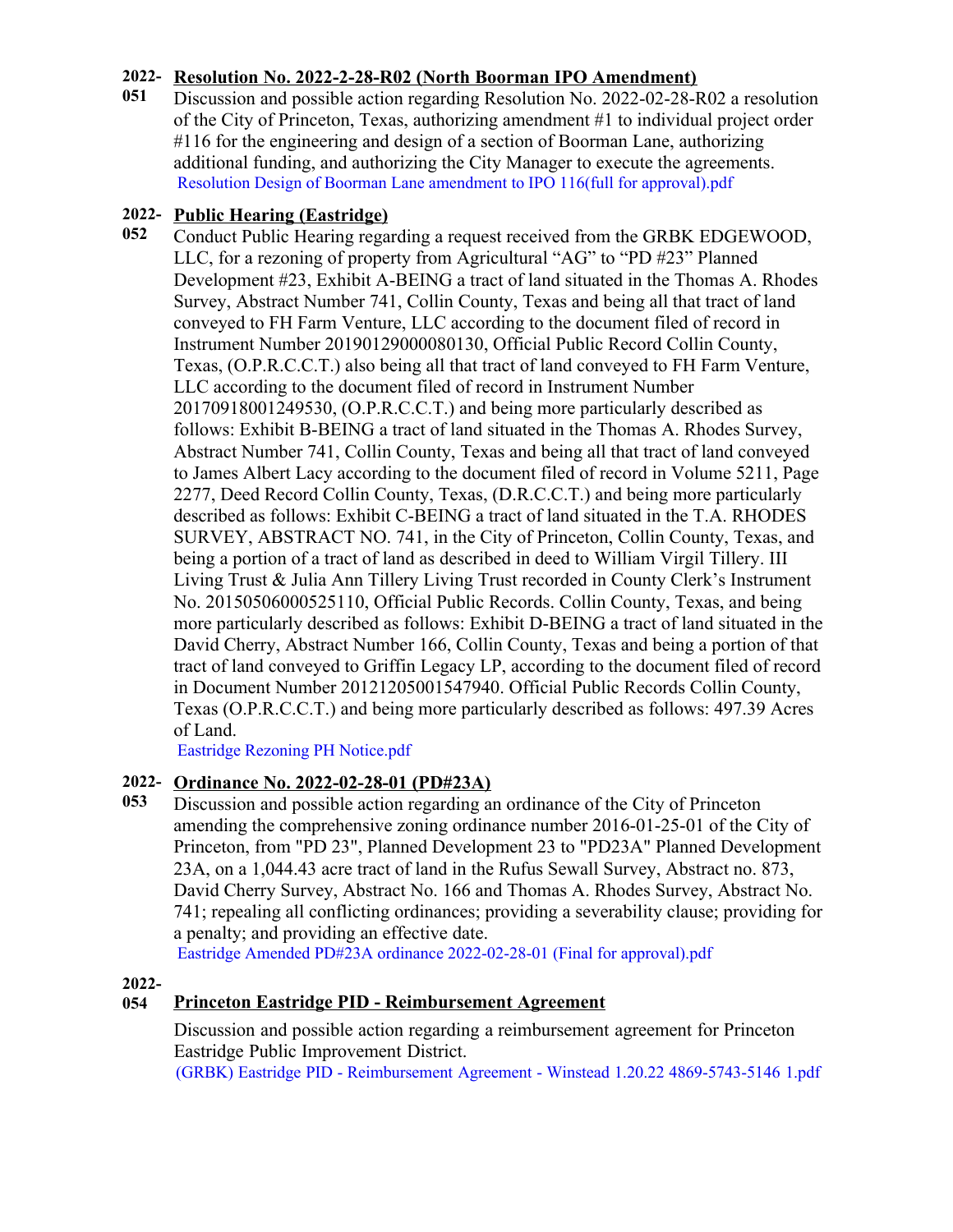## **2022- Resolution No. 2022-02-28-R04 (Tickey Drive additional funding)**

**055** Discussion and possible action regarding Resolution No. 2022-02-28-R03 a resolution of the City of Princeton, Texas, establishing additional funding for the Tickey Drive reconstruction project, and authorizing the City Manager to execute the agreements. [Resolution 2022-02-28-R04\\_for\\_Tickey Drive Reconstruction additional fundingR.pdf](https://legistarweb-production.s3.amazonaws.com/uploads/attachment/pdf/1263368/Resolution_2022-02-28-R04_for_Tickey_Drive_Reconstruction_additional_fundingR.pdf)

## **2022- Resolution No. 2022-02-28-R03 (Caldwell Park Phase 1 Buildout)**

**056** Discussion and possible action regarding Resolution No. 2022-02-28-R03 a resolution of the City of Princeton, Texas, authorizing individual project order#140R for the engineering and design of J.M. Caldwell Sr. Community Park Phase 1 Buildout, authorizing the funding, and authorizing the City Manager to execute the agreements.

[Resolution for Caldwell Park Phase 1 Buildout IPO#140R \(full\).pdf](https://legistarweb-production.s3.amazonaws.com/uploads/attachment/pdf/1260926/Resolution_for_Caldwell_Park_Phase_1_Buildout_IPO_140R__full_.pdf)

# **2022- Future Agenda Items**

**057** Possible action to approve request for items to be placed on a future agenda and NOT for discussion of these request.

## **EXECUTIVE SESSION**

Executive Session: Under terms of Chapter 551 of Texas Government Code the City Council may enter into CLOSED SESSION or Executive Session to discuss the following:

Section 551.071 (2) Texas Government Code. Consultation with the City Attorney on a matter in which the duty of the attorney to the governmental body under the Texas Disciplinary Rules of Professional Conduct of the State Bar of Texas clearly conflicts with this chapter on any posted agenda items.

## **ACTION PERTAINING TO EXECUTIVE SESSION**

## **REPORT AGENDA**

1) Next Home Rule Charter Meeting, Wednesday, March 2, 2022 @ 6:30 p.m.

- 2) Next Regular City Council Meeting, Monday, March 7, 2022 @ 6:30 p.m.
- 3) Update on the preparation of a study for equity and cultural inclusion.

# **CC REPORT AGENDA**

City Council reports about items of community interest regarding which no action will be taken.

## **ADJOURNMENT**

# **CERTIFICATE**

I hereby certify the above Notice of Meeting was posted at the Princeton City Hall and copies thereof were delivered to the Mayor, Mayor Pro-Tempore and Councilmembers.

Amber Anderson Digitally signed by Amber Anderson

Amber Anderson, City Secretary

## **STATEMENT FOR ADA COMPLIANCE**

The City of Princeton acknowledges its responsibility to comply with the Americans with Disabilities Act of 1990.